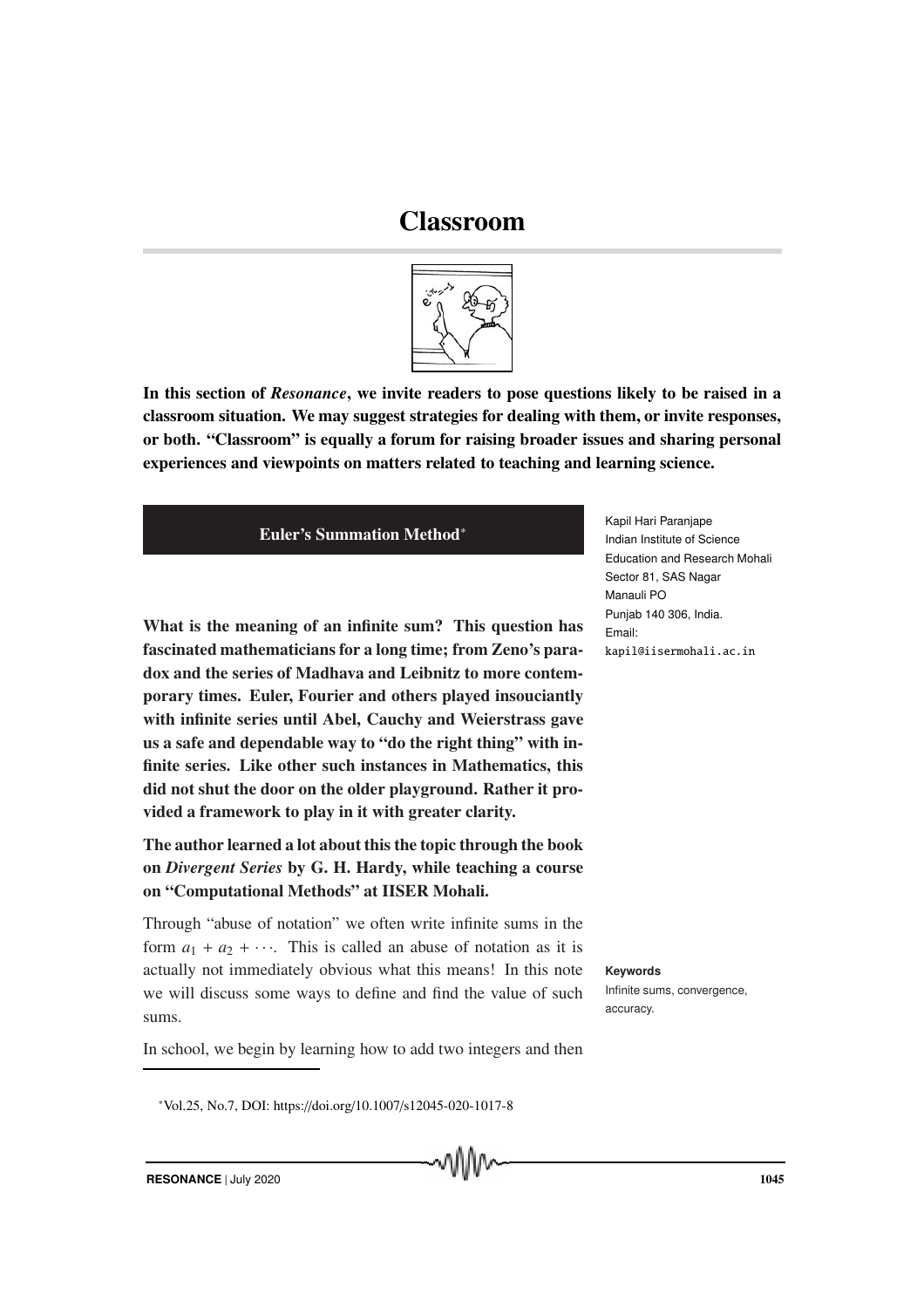## **CLASSROOM**

two fractions. It is trivial to check (but not obvious) that this allows us to assign a unique value to expressions like  $1+1/2+1/3$ . Should we group the 1 and the  $1/2$  to get  $3/2$  and then add the  $1/3$  to get  $11/6$ , or should we group  $1/2$  and  $1/3$  to get  $5/6$  and then add this to 1 to get  $11/6$ ? As the example shows (and one can prove!), it does not matter how we group the numbers. The equation:

$$
(a_1 + a_2) + a_3 = a_1 + (a_2 + a_3)
$$

is the Associative law for addition of numbers and we use it all the time to avoid writing a large number of brackets! Note that this does not work in simple day-to-day tasks. If you compare

warm coffee decoction + hot milk + sugar

with

(warm coffee decoction  $+$  hot milk)  $+$  sugar,

you will realise that it is much harder to dissolve the sugar in the second case since the mixture of coffee and milk is no longer hot enough!

This is not a problem with numbers so one gets a *unique* value for  $a_1 + a_2 + \cdots + a_n$  regardless of how we group the numbers to perform the addition pairwise.

# Infinite Sums?

The situation changes completely when we try to make sense of an *infinite* sum.

The first thing to recognise is that *in practice* we can only add finitely many terms! So, the notion of an infinite sum is a mathematical idealisation. In that case, we can ask, "How many terms do we need to add to get close enough to the 'idealised value'?"

This question is complicated by the fact that we have no obvious way of *calculating* this 'idealised value'.

As my teacher Kalyan Banerjee often said, "There are no infinities in *real* physical systems!"

One gets a *unique* value for  $a_1 + a_2 + \cdots + a_n$ regardless of grouping. The situation for infinite sums is completely different.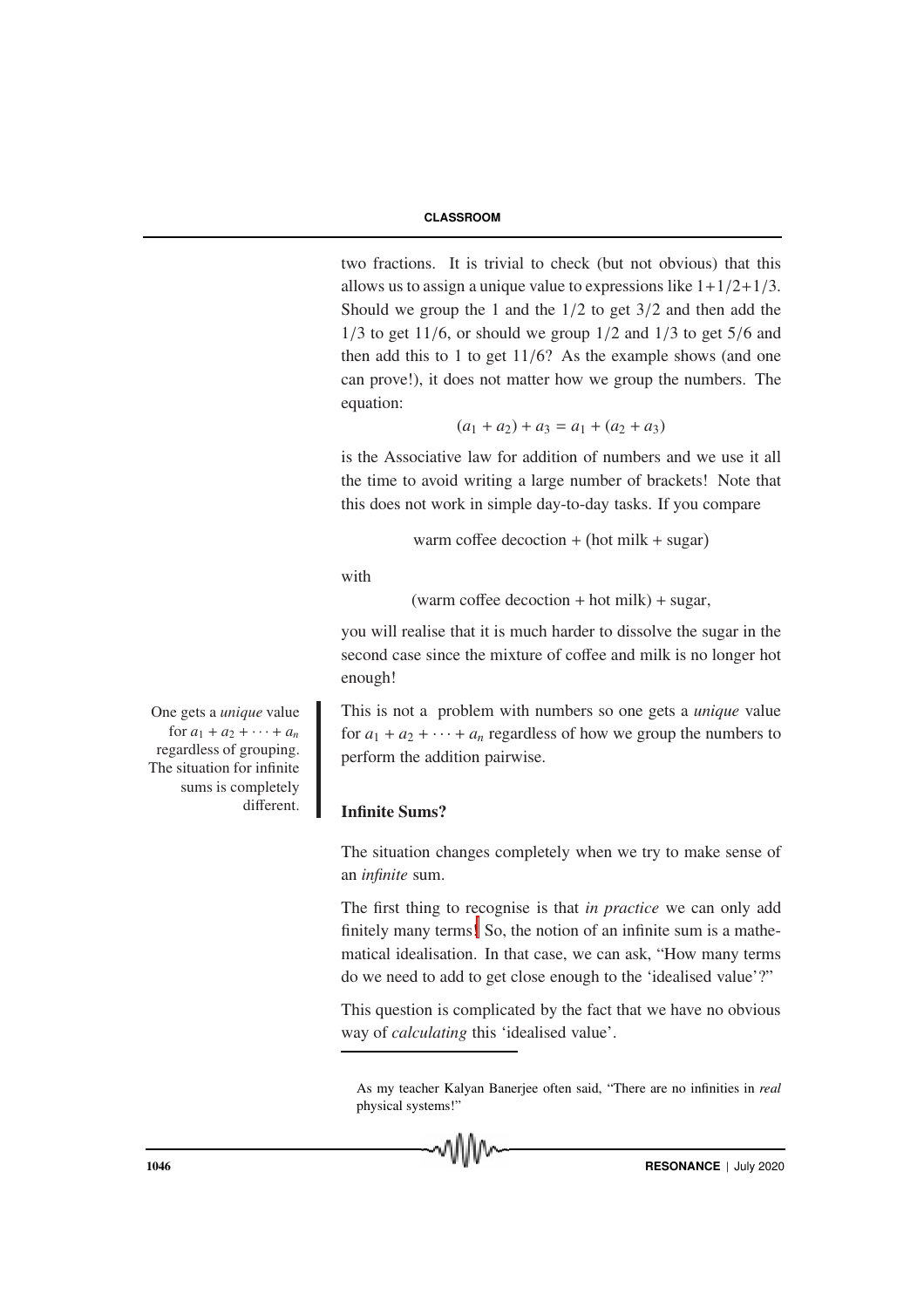One possible idea may be that when the terms we are adding are  $\Box$  One may decide that the "too small to matter", we are close enough. Unfortunately, and I cannot emphasize this enough, this idea is wrong! Numbers are more complicated than one thinks!

To see why, let us consider the infinite sum  $1 + 1/2 + 1/3 + \cdots$ . It would appear that "in the real world", one should stop adding the  $1/n$  when  $n = 10^{100}$  (or thereabouts)! However, the next  $10^{100}$ terms are bigger than  $1/(2 \cdot 10^{100})$  and so their *sum* is bigger than 1/2. The next  $2 \cdot 10^{100}$  terms are bigger than  $1/(4 \cdot 10^{100})$  and so *their* sum is bigger than 1/2. Arguing similarly, one can keep producing sums of more and more terms of smaller and smaller size to get a sum bigger than  $1/2 + 1/2 + \cdots$ , which is clearly growing in an unbounded way!

The usual *mathematical* definition of an infinite sum avoids this problem as follows. The *partial sum s<sup>n</sup>* is defined as the sum  $a_1 + a_2 + \cdots + a_n$  of the first *n* terms. We say that the infinite sum makes sense (that is, the series converges) if the sequence of numbers  $(s_n)$  converges. The limit of this sequence is called the value of the infinite sum.

This is a definition of no immediately obvious practical value since it begs the question of how we can decide that the sequence of partial sums converges!

## Alternating Series

Among the many nice conditions that lead to convergence, is that of alternating series. In this case, the numbers *a<sup>n</sup> alternate* in sign and steadily decrease to 0 in magnitude. Two simple interesting examples of this kind are

$$
1 - \frac{1}{2} + \frac{1}{3} - \frac{1}{4} + \frac{1}{5} - \dots
$$

with general term  $(-1)^{n+1}(1/n)$ , and

$$
1 - \frac{1}{3} + \frac{1}{5} - \frac{1}{7} + \frac{1}{9} - \dots
$$

with general term  $(-1)^{n+1}(1/(2n-1))$ .

**RESONANCE** | July 2020 1047

answer is accurate once the next term is "too small to matter", but this is wrong!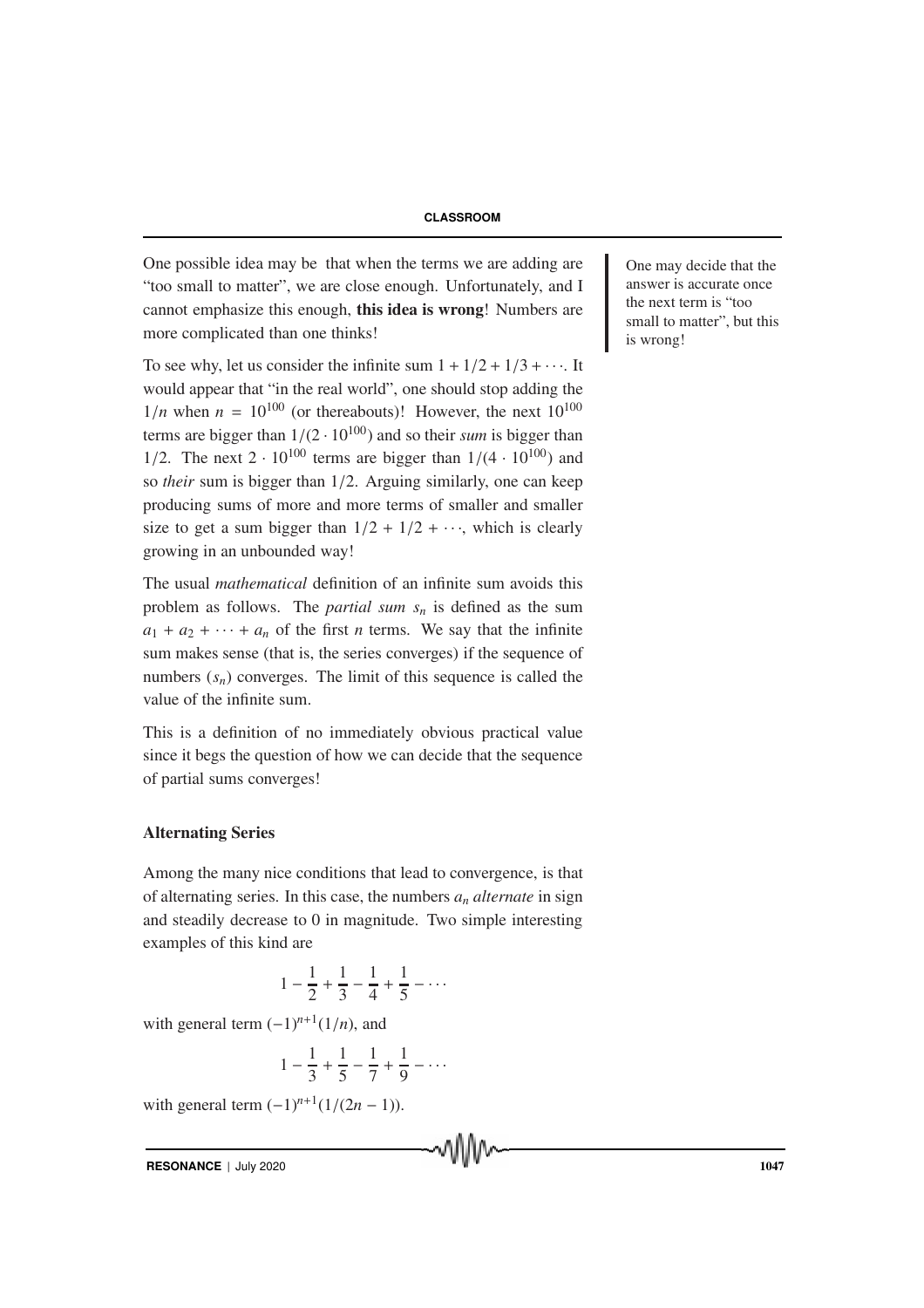In such cases, we can visualise the partial sums  $s_n$  on the number line as follows. The sequence (*sn*) alternately jumps left and right, and each time the step is of smaller size. In other words,  $(s_{2n+1})$ is a decreasing sequence and  $(s_{2n})$  is an increasing sequence, with  $s_{2n} < s_{2n+1}$ .

In particular, the increasing sequence  $(s_{2n})$  consists of numbers *bounded* from above by *s*1. By an application of the least upper bound principle of Archimedes (which he used to "construct"  $\pi$ ), we see that this sequence ( $s_{2n}$ ) converges. Moreover, since  $(s_{2n+1} - s_{2n}) = (a_{2n+1})$  is a sequence decreasing to 0, it follows that  $(s_n)$  itself converges.

Doing this explicitly for the first series above, we see that

$$
s_{2n} = 1 - \frac{1}{2} + \frac{1}{3} - \frac{1}{4} + \frac{1}{5} - \dots + \frac{1}{2n - 1} - \frac{1}{2n}
$$
  
=  $\frac{1}{2} + \frac{1}{12} + \frac{1}{30} + \dots + \frac{1}{2n(2n - 1)}$ .

The partial sums of an This is a sequence increasing with  $n$ . Moreover, it is less than 1:

$$
s_{2n} + \frac{1}{2n+1} = 1 - \frac{1}{2} + \frac{1}{3} - \frac{1}{4} + \frac{1}{5} - \dots + \frac{1}{2n-1} - \frac{1}{2n} + \frac{1}{2n+1}
$$
  
= 
$$
1 - \left(\frac{1}{6} + \frac{1}{20} + \dots + \frac{1}{2n(2n+1)}\right) < 1.
$$

So the convergence of  $s_n$  follows. Proving the convergence of the second series is left as an exercise for the reader.

As a *mathematical* proof this is fine. It is even quite easy to estimate the error: the difference between  $s_n$  and the sum of the series is at most  $|a_{n+1}|$ .

## Euler Summation

It is worth noting that this mathematically sound theory of alternating series is often of little practical utility. For example, to bound the error in summing  $1 - 1/2 + 1/3 - \cdots$  by 1/100, we need to find the sum of the 99 terms

$$
1-\frac{1}{2}+\frac{1}{3}-\cdots+\frac{1}{99}.
$$

alternating series, alternate between being a little too big and a little too small when compared with the limit.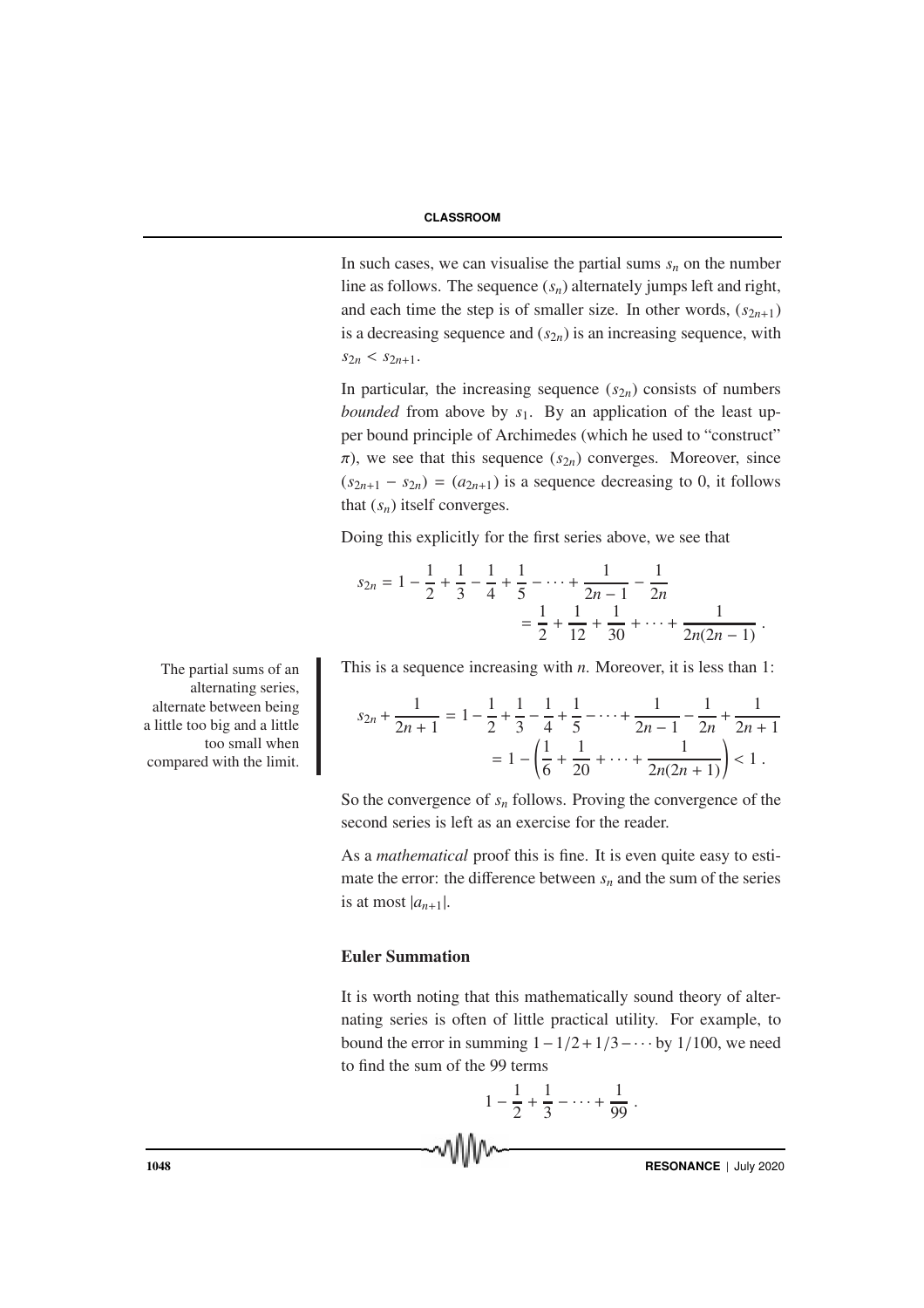That is a lot of terms to get less than two places of decimal! If we  $\Box$  To get accuracy upto 10 need 10 places of decimal, we would need about  $2 \cdot 10^{10}$  terms! Can we not do better?

places we need  $2 \cdot 10^{10}$ .

An idea due to Euler is as follows. We write

$$
a_1 - a_2 + a_3 - \cdots = \frac{a_1}{2} + \frac{a_1 - a_2}{2} - \frac{a_2 - a_3}{2} + \cdots
$$

So, if we introduce the numbers  $\Delta a_n = a_n - a_{n+1}$ , then this series could be re-written as

$$
\frac{a_1}{2} + \frac{1}{2} \left( \Delta a_1 - \Delta a_2 + \cdots \right) .
$$

Now, ∆*a*1−∆*a*2+· · · is *another* alternating series so we can repeat the process to get

$$
\frac{a_1}{2} + \frac{\Delta a_1}{4} + \frac{1}{4} (\Delta^2 a_1 - \Delta^2 a_2 + \cdots),
$$

where  $\Delta^2 a_n = \Delta a_n - \Delta a_{n+1}$ . Continuing this process *k* times we have

$$
\frac{a_1}{2} + \frac{\Delta a_1}{4} + \cdots + \frac{\Delta^{k-1} a_1}{2^k} + \frac{1}{2^k} \left( \Delta^k a_1 - \Delta^k a_2 + \cdots \right).
$$

This seems to *suggest* (by dropping the latter terms) that the sum of our alternating series can also be calculated by calculating the sum:

$$
\frac{a_1}{2} + \frac{\Delta a_1}{4} + \dots + \frac{\Delta^{k-1} a_1}{2^k} + \dotsb
$$

Let us address some questions that arise with this proposal:

- 1. The first question is whether this sum, which is also an infinite sum, can be made sense of.
- 2. Secondly, is the answer the same as we had earlier?
- 3. Finally, is it true that this sum is "easier" to calculate than the original one?

To answer the first question and the third question simultaneously, we note that if  $|\Delta^k a_1| < c$  for all *k*, then

$$
\left|\frac{a_1}{2}\right|+\left|\frac{\Delta a_1}{4}\right|+\cdots\left|\frac{\Delta^{k-1}a_1}{2^k}\right|
$$

**RESONANCE** | July 2020 1049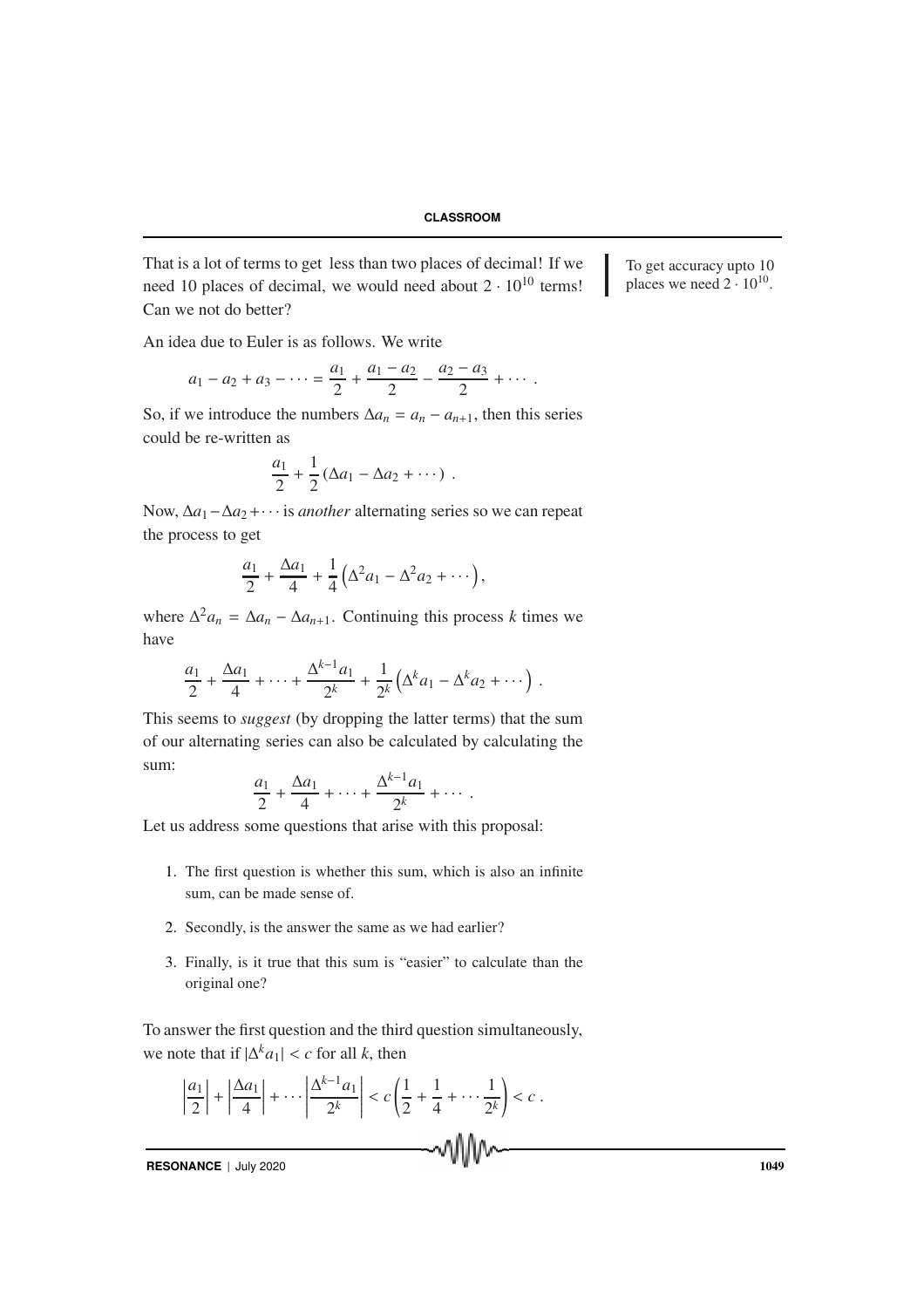#### **CLASSROOM**

If  $c$  is not too big, this gives us an accurate answer with *far fewer terms* than before. As a consequence, it is not difficult to prove that the Euler sum converges. In fact, the same approach gives us the error estimate  $c/2<sup>k</sup>$  for the partial sum of the first *k* terms of the Euler sum. This means that to get an accuracy of 10 digits, we need  $2^k/c > 2 \cdot 10^{10}$ . If *c* is not too big, this gives an answer using *far fewer terms* than before.

To know whether the result of this new sum is the same as the old one, we need to estimate the "left over" terms

$$
\frac{1}{2^k}\left(\Delta^k a_1 - \Delta^k a_2 + \cdots\right)
$$

.

As seen above the series inside the brackets converges if (for a fixed *k*) the sequence  $(\Delta^k a_n)$  is a sequence of non-negative numbers decreasing to 0 with *n*. Moreover, this converges to a number bounded by  $\Delta^k a_1$  in that case.

Summarising the consequences of the above paragraph, if:

- (1) as *k* increases, the terms  $\Delta^k a_1$  remain bounded, and
- (2) for each fixed *k*, the sequence  $(\Delta^k a_n)$  consists of non-negative numbers decreasing to 0 as *n* increases,

then all three questions above have a *positive* answer.

Let us check these conditions for our original series  $1 - 1/2 +$  $1/3 - \cdots$ . We note that

$$
\Delta a_n = \frac{1}{n} - \frac{1}{n+1} = \frac{1}{n(n+1)}
$$

and then

$$
\Delta^2 a_n = \frac{1}{n(n+1)} - \frac{1}{(n+1)(n+2)} = \frac{2}{n(n+1)(n+2)}
$$

Repeating this process, we can check that

$$
\Delta^k a_n = \frac{k!}{n(n+1)\cdots(n+k)}
$$

It follows easily that both the conditions above are satisfied. In fact,  $\Delta^k a_1 = 1/(k + 1) \le 1$  for *all k*. The error estimate then tells



.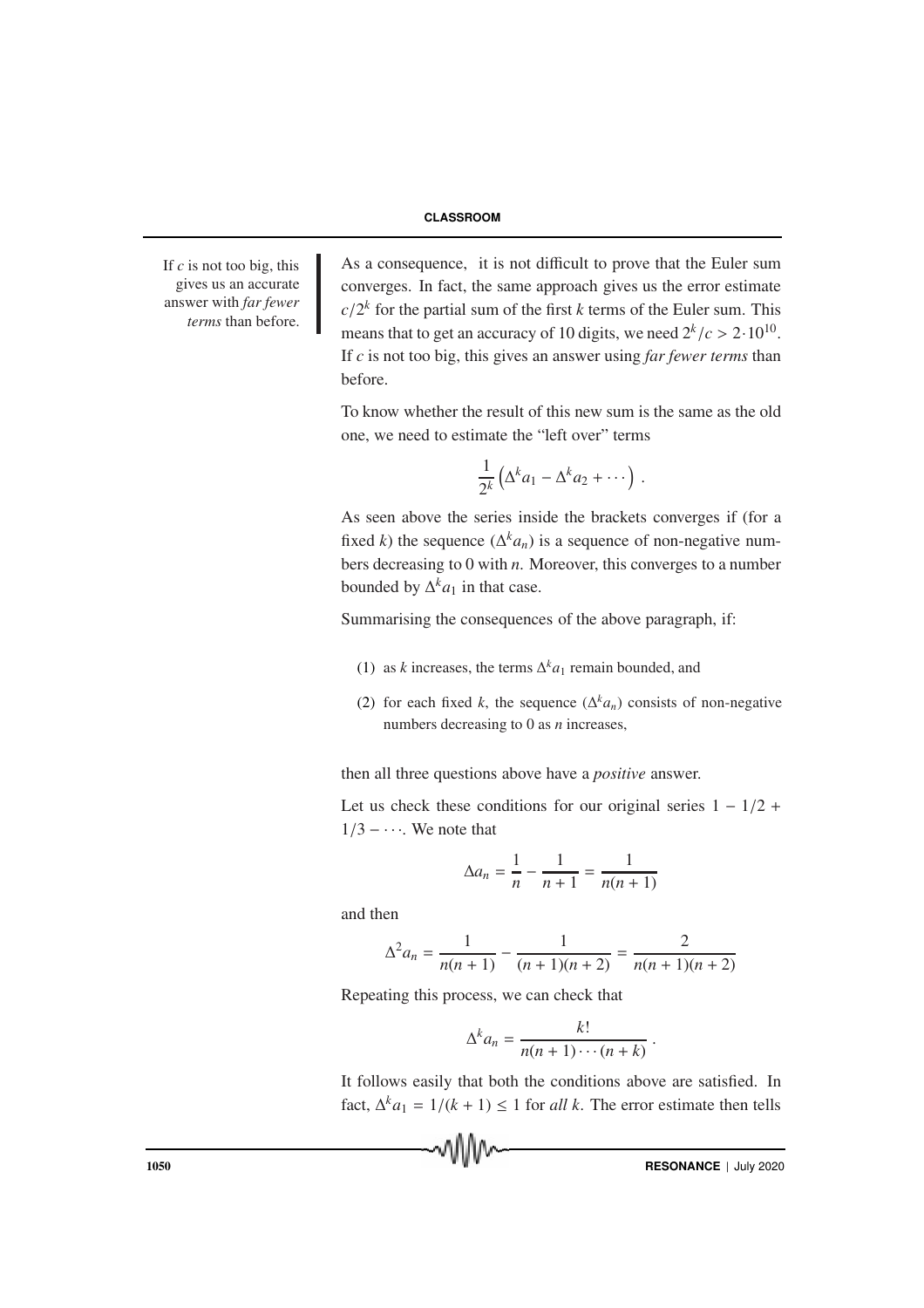us that we need  $2^k > 2 \cdot 10^{10}$  to get 10 places of accuracy with *k* We only need 10 terms terms of the Euler sum:

$$
\frac{1}{1\cdot 2} + \frac{1}{2\cdot 4} + \frac{1}{3\cdot 8} + \dots + \frac{1}{k\cdot 2^k} + \dots
$$

This  $k$  is quite a bit smaller than the  $10^{10}$  terms required using partial sums. Since  $2^{10} \approx 10^3$ , a crude estimate says that  $k = 10$ is enough to get 3 decimals places of the sum. We can calculate this "by hand" to get

$$
\frac{1}{2} + \frac{1}{2 \cdot 4} + \frac{1}{3 \cdot 8} + \dots + \frac{1}{10 \cdot 2^{10}} \approx 0.693.
$$

as an approximation to 3 decimal places of the mathematical sum of  $1 - 1/2 + 1/3 - \cdots$ .

# A Puzzle

If we examine the above calculation a little carefully, we notice that, in order to get an answer correct to 3 decimal places, we actually used the values of  $a_n$  *only* for  $n \leq 11$ . However, to get the partial sum correct, we would have needed  $a_n$  for  $n \leq 1000$ . This seems to be an This seems to be an information paradox!

To understand why, consider another alternating sum:

$$
b_1 - b_2 + \cdots
$$
 where  $b_n = 1/n$  for  $n \le 11$  and  $b_n = 0$  for  $n > 11$ .

If we blindly follow Euler's method, the first 10 terms we will calculate will be the *same* as those above. However, this is *not* actually an infinite sum, but a finite one whose value is

$$
1 - \frac{1}{2} + \frac{1}{3} - \dots + \frac{1}{11} \approx 0.737.
$$

This is *nowhere* near the value calculated using Euler summation up to the first 10 terms which gives the answer 0.693 as above.

To resolve this, let us note that:

•  $\Delta^1 b_1 = b_1 - b_2.$ 

to get 3 places of decimal, compared with 2000 terms using partial sums.

information paradox!

**RESONANCE** | July 2020 1051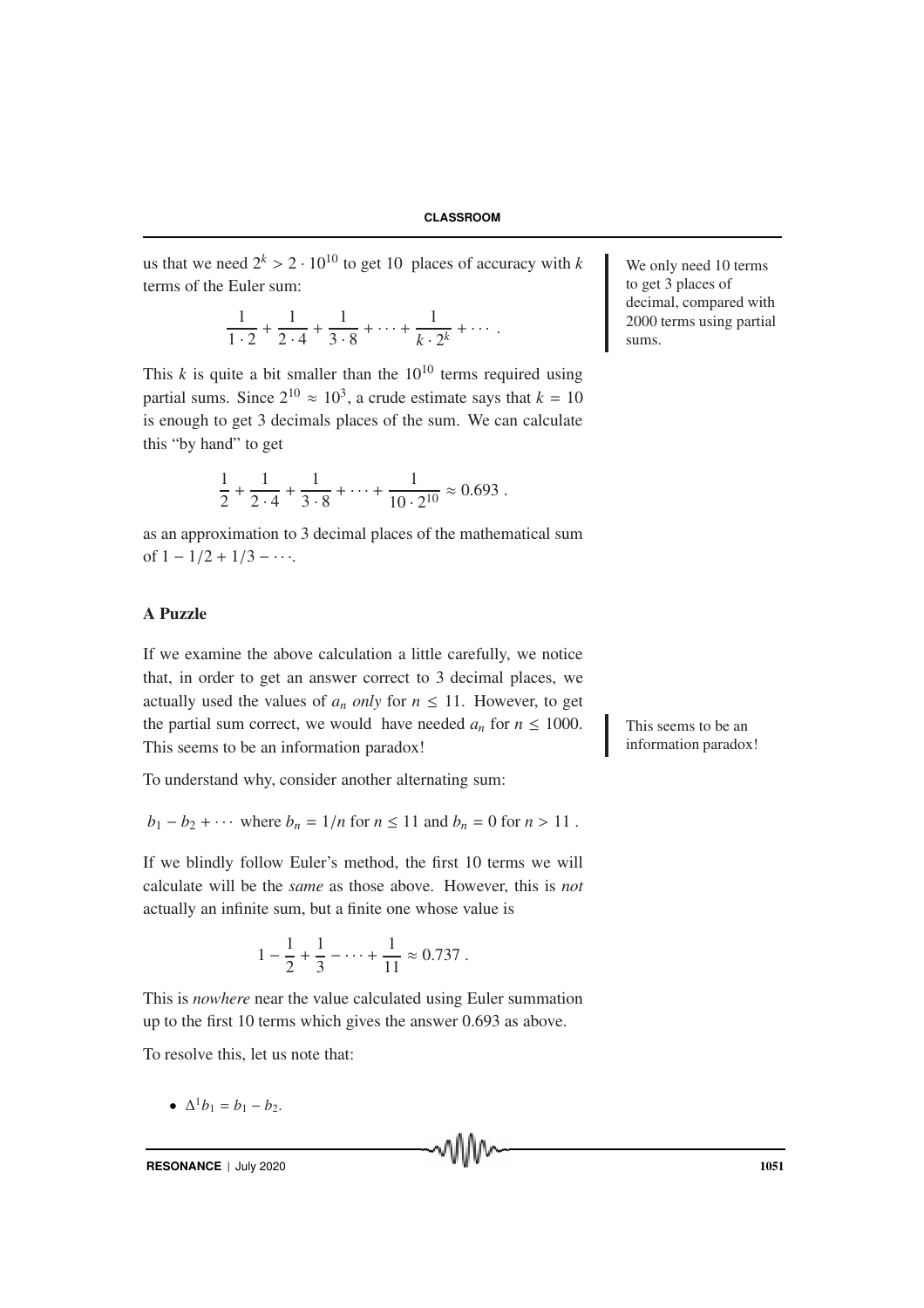- $\Delta^2 b_1 = b_1 2b_2 + b_3.$
- $\Delta^3 b_1 = b_1 3b_2 + 3b_3 b_4.$

Continuing this way, we can show by induction that

$$
\Delta^k b_1 = \sum_{r=1}^{k+1} (-1)^{r-1} {k \choose r-1} b_r
$$

for all *k*. However,  $b_k = 0$  for  $k \ge 12$ . So this simplifies to

$$
\Delta^k b_1 = b_1 - kb_2 + {k \choose 2} b_3 - \dots + {k \choose 10} b_{11}.
$$

Since  $\binom{k}{r}$  $\binom{k}{r-1}$  is a polynomial of degree  $r-1$  if we keep *r* fixed and vary *k*, we see that for large *k*, the *dominant* term in  $\Delta^k b_1$ is  $\binom{k}{10}b_{11}$ . Thus, we see that  $\Delta^k b_1$  goes to infinity as *k* goes to infinity. Hence the condition (1) given above is violated. So we see that Euler summation is *not* applicable to the sum  $b_1 - b_2 + \cdots$ .

Euler's summation method only applies to alternating series.

In fact, the conditions  $(1)$  and  $(2)$  are quite stringent and will only be applicable to *some* alternating series. The two series considered above are such examples. Enterprising readers are encouraged to find conditions on functions *f* so that the sequence of the form  $a_n = f(n)$  satisfies these conditions.

# Another Puzzle

There *are* alternating series  $a_1 - a_2 + \cdots$  for which the partial sums  $s_n$  do not converge, but the Euler sum does! For example consider  $1 - 2 + 3 - 4 + \cdots = 1/4$ ? the wildly oscillating series:

$$
1-2+3-4+\cdots.
$$

We easily calculate that  $\Delta a_n = -1$  for all *n*. It follows that  $\Delta^k a_n = 0$  for  $k \geq 2$  for *all n*. Thus the Euler sum can be be easily calculated:

$$
\frac{a_1}{2} + \frac{\Delta a_1}{4} + \frac{\Delta^2 a_1}{8} + \dots = \frac{1}{2} + \frac{-1}{4} + 0 + \dots = \frac{1}{4}.
$$

Ramanujan used this circle of ideas to arrive at his famous paradoxical formula:

$$
1 + 2 + 3 + \cdots = -1/12.
$$